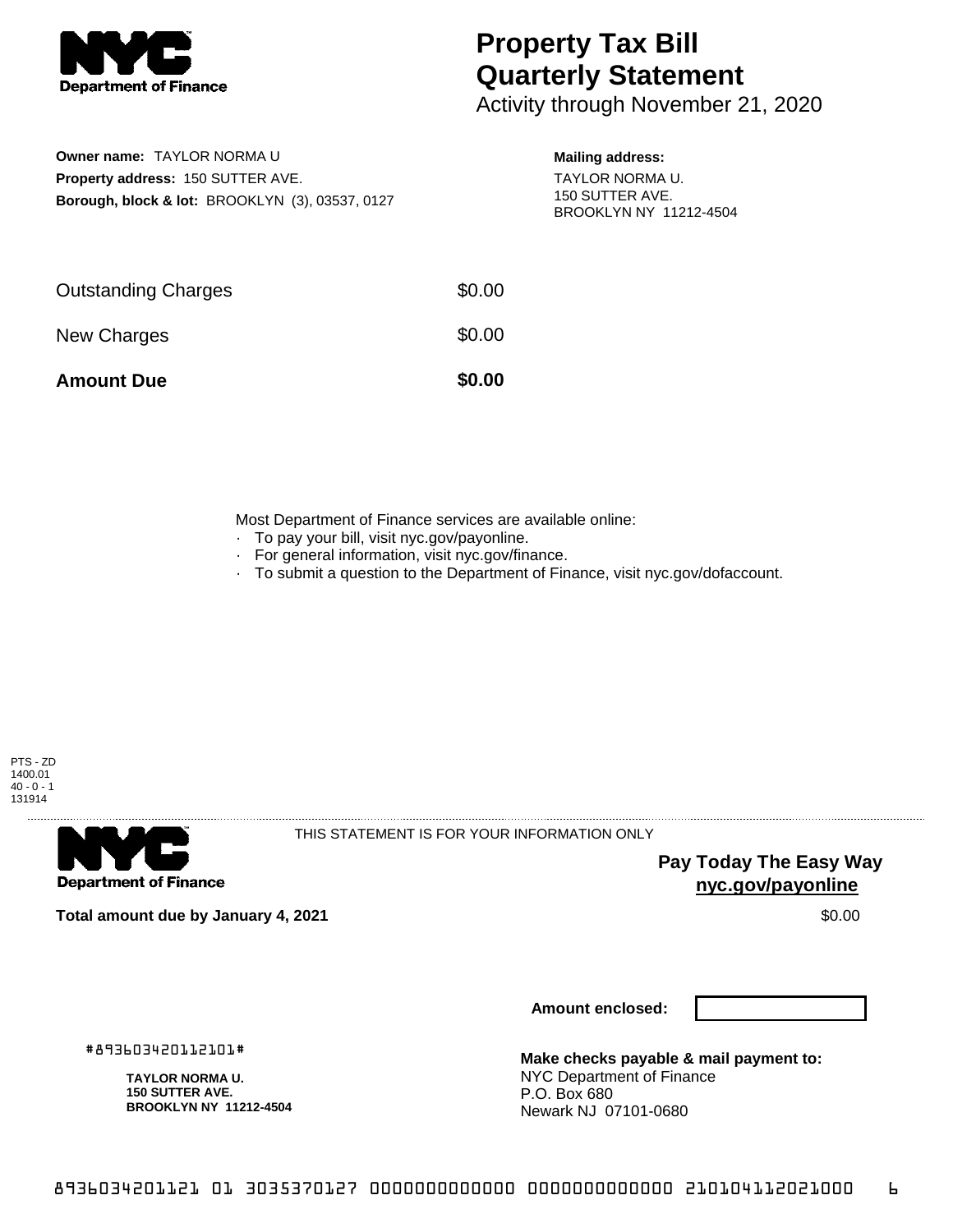

| <b>Previous Charges</b>                                             |                      |                 | Amount                         |
|---------------------------------------------------------------------|----------------------|-----------------|--------------------------------|
| Total previous charges including interest and payments              |                      |                 | \$0.00                         |
| <b>Current Charges</b>                                              | <b>Activity Date</b> | <b>Due Date</b> | Amount                         |
| Finance-Property Tax<br><b>Adopted Tax Rate</b><br>Payment Adjusted | 01/01/2021           | 01/01/2021      | \$0.00<br>$$-10.94$<br>\$10.94 |
| <b>Total current charges</b>                                        |                      |                 | \$0.00                         |
| <b>Tax Year Charges Remaining</b>                                   | <b>Activity Date</b> | <b>Due Date</b> | <b>Amount</b>                  |
| Finance-Property Tax<br>Adopted Tax Rate                            |                      | 04/01/2021      | \$0.00<br>$$-10.94$            |
| <b>Early Payment Discount</b><br>Payment Adjusted                   | 01/01/2021           | 04/01/2021      | \$0.11<br>\$10.83              |
| Total tax year charges remaining                                    |                      |                 | \$0.00                         |
| <b>Overpayments/Credits</b>                                         | <b>Activity Date</b> | <b>Due Date</b> | Amount                         |
| <b>Credit Balance</b>                                               |                      | 07/01/2020      | $$-21.77$                      |
| Total overpayments/credits remaining on account                     |                      |                 | \$21.77                        |

You must apply for a refund or a transfer of credits resulting from overpayments within six years of the date of **the overpayment or credit. Please note that overpayments and credits are automatically applied to unpaid taxes.**

## **Home banking payment instructions:**

- 1. **Log** into your bank or online bill pay website.
- 2. **Add** the new payee: NYC DOF Property Tax. Enter your account number, which is your boro, block and lot, as it appears here: 3-03537-0127 . You may also need to enter the address for the Department of Finance. The address is P.O. Box 680, Newark NJ 07101-0680.
- 3. **Schedule** your online payment using your checking or savings account.

## **Did Your Mailing Address Change?** If so, please visit us at **nyc.gov/changemailingaddress** or call **311.**

When you provide a check as payment, you authorize us either to use information from your check to make a one-time electronic fund transfer from your account or to process the payment as a check transaction.